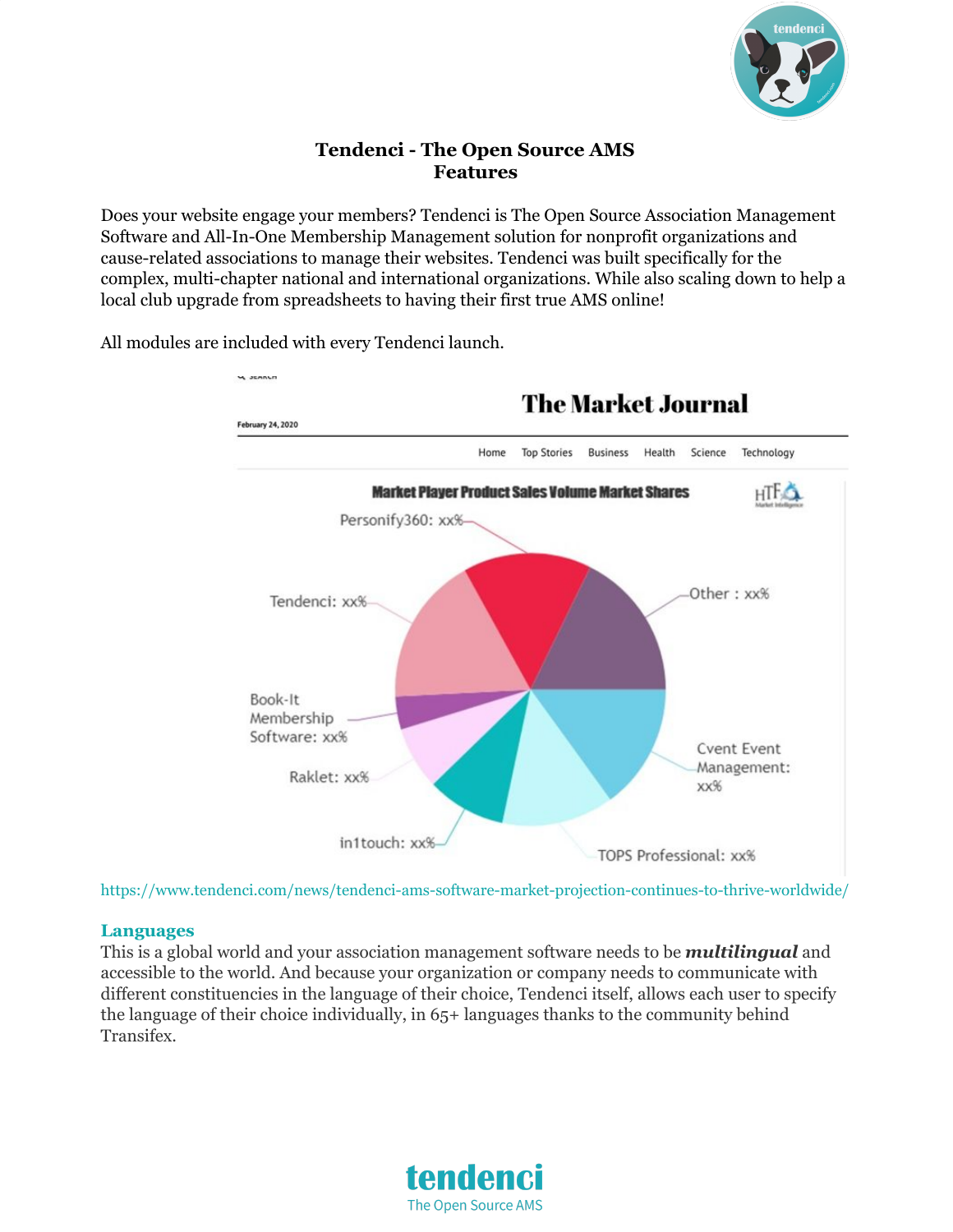

#### **Membership Management**

Memberships is the very **HEART** of Tendenci. Our software is an all-in-one online website solution with multiple membership levels, custom membership applications, with automated processes such as membership notices, renewals, invoices, and more.

#### **MMS also includes the following**:

- 1. A master calendar of events that allows for easy online event [registration](https://www.tendenci.com/professional-event-management/)
- 2. Physical or virtual events, collect payment and track registration on your site directly or easily link out to a third party webinar provider
- 3. Web content management on every page
- 4. A secure membership directory
- 5. A job [board](https://www.tendenci.com/career-management-resume-job-board/) where prospective employers may post available positions and volunteer opportunities
- 6. Tools: video galleries, photo albums, social media
- 7. Press release and news article
- 8. Tendenci Reporting tools, which provide you with a day-by-day analysis of your web site

#### **Organizational Memberships**

In AMS this is also known as Corporate Memberships.

#### **Tendenci Corporate Membership includes the following**:

- 1. **Corporate Member Profile**: Multi-tiered company and organization profiles that can be tied to individual member representatives. This profile includes contact details, a company description, dues and member representatives, and a company logo for branding purposes.
- 2. **Renewal Notifications**: Notifications for renewal can be sent out automatically to Corporate Members. In addition, automatically renew individual members tied to a company membership upon Corporate Membership renewal. - *optional*
- 3. **Membership Application**: A custom Corporate Membership Application is implemented to allow corporate members to sign-up through the site or for the company to manually add members to the site. Once a Corporate Membership is established, it may be tied to individual members of this company. - *optional*
	- **Online Payment**: An approved Gateway Provider will be set up to allow members to pay and renew online. We highly recommend Stripe. - *optional*
	- **Corporate Member Directory**: Enable the Corporate Member Directory to be displayed on the website or via username and password. Filter members by company name, level of membership, join date, etc.

#### **Multi-Chapter Global NGOs - Entities**

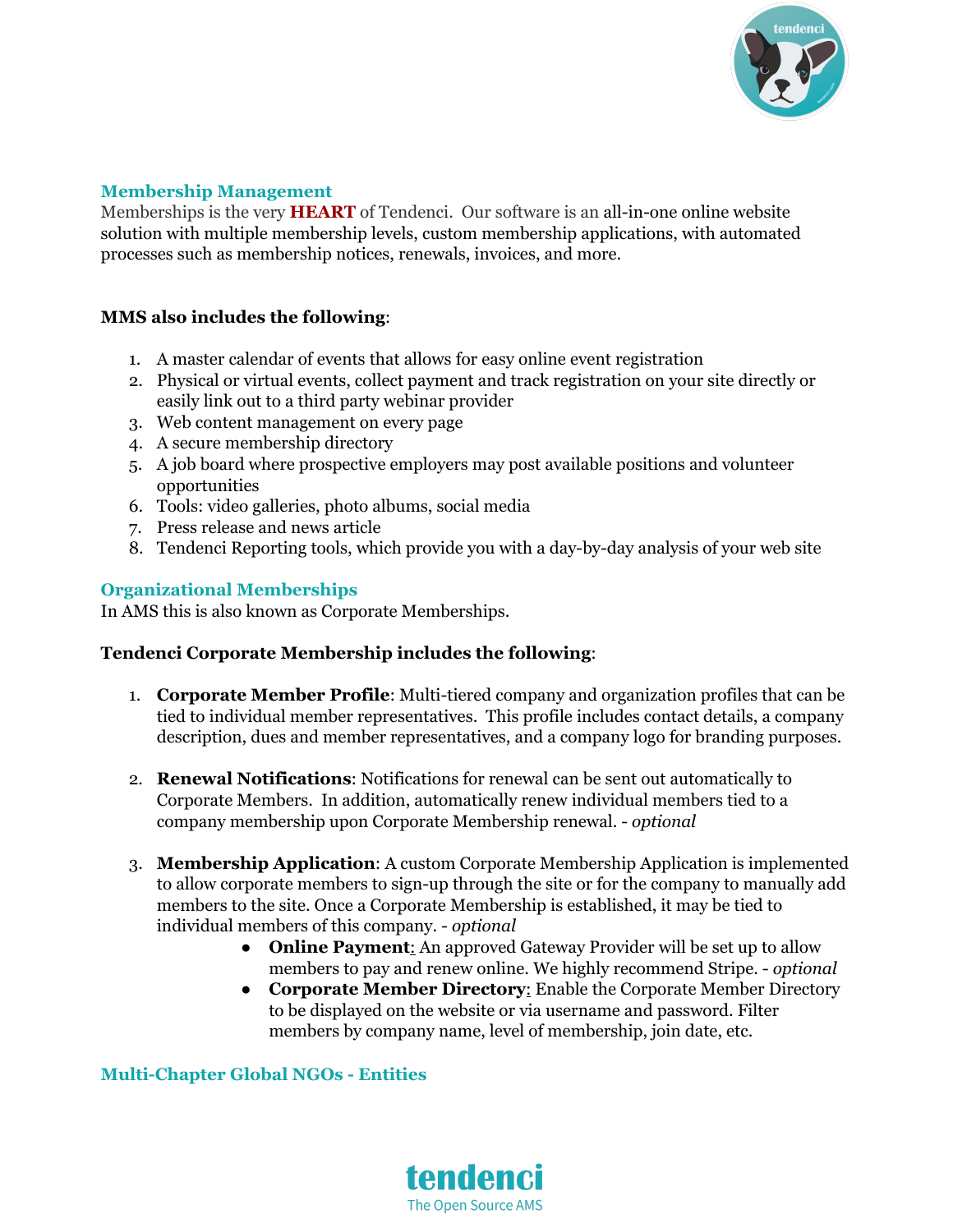

Tendenci supports multiple countries, multiple languages and is built from the core for multi-chapter support. Learn more about it here: <https://www.tendenci.com/help-files/entities/>

### **Reports**

Tendenci Reports are built to provide insight about the users, content, and activities happening on your site. Below are a few examples:

- 1. The Events Summary Report is capable of revealing information such as use of modules within the CMS, edits and additions made by users, and contacts submitted in the database
- 2. View your Donations and identify your top Donors and most engaged Members
- 3. Membership Reports include reports of activity by membership type over time. Reports are sortable and include a CSV export
- 4. Custom reporting available through SQL Explorer pull any data you want at any time

# **Donations & Fundraising**

Tendenci simplifies the art of managing donations and fundraising for nonprofits and professional associations.

- 1. Accept donations and sponsorship payments online
- 2. Organize and track your donations and automatically generate invoices and reports

### **Events Management**

Events Management Software helps you organize, promote, and register your events with ease! The events module includes:

- 1. Online registration and payment inside your website domain
- 2. 1-Click email to registered attendees with updates, post-event surveys and more
- 3. Add an unlimited number of speakers to an event for conferences and panels
- 4. Google Maps Integration so your registrants won't get lost

# **Search Engine Optimization (SEO)**

Tendenci offers a full lineup of Search Engine Marketing (SEM) tools to help your site gain more traffic. Tendenci automatically:

- 1. Generates a Title Tag
- 2. Fills the Meta Description for your pages with a summary of the page content
- 3. Analyzes your content and generates top keyword phrases
- 4. Creates a search engine friendly URL based on your content Title
- 5. Automatic creation and updated XML Sitemap to list your content in search engine-friendly language
- 6. You can also integrate your web analytics for in-depth tracking so you can measure all the traffic to your site, including top pages, top referring sites, top keywords and top search engines.

# **Career Management**

Job Board tools give you the ability to create your own online career center within your site. Site users and members can:

- 1. Search job listings
- 2. Print, save & share listings
- 3. Upload Resumes

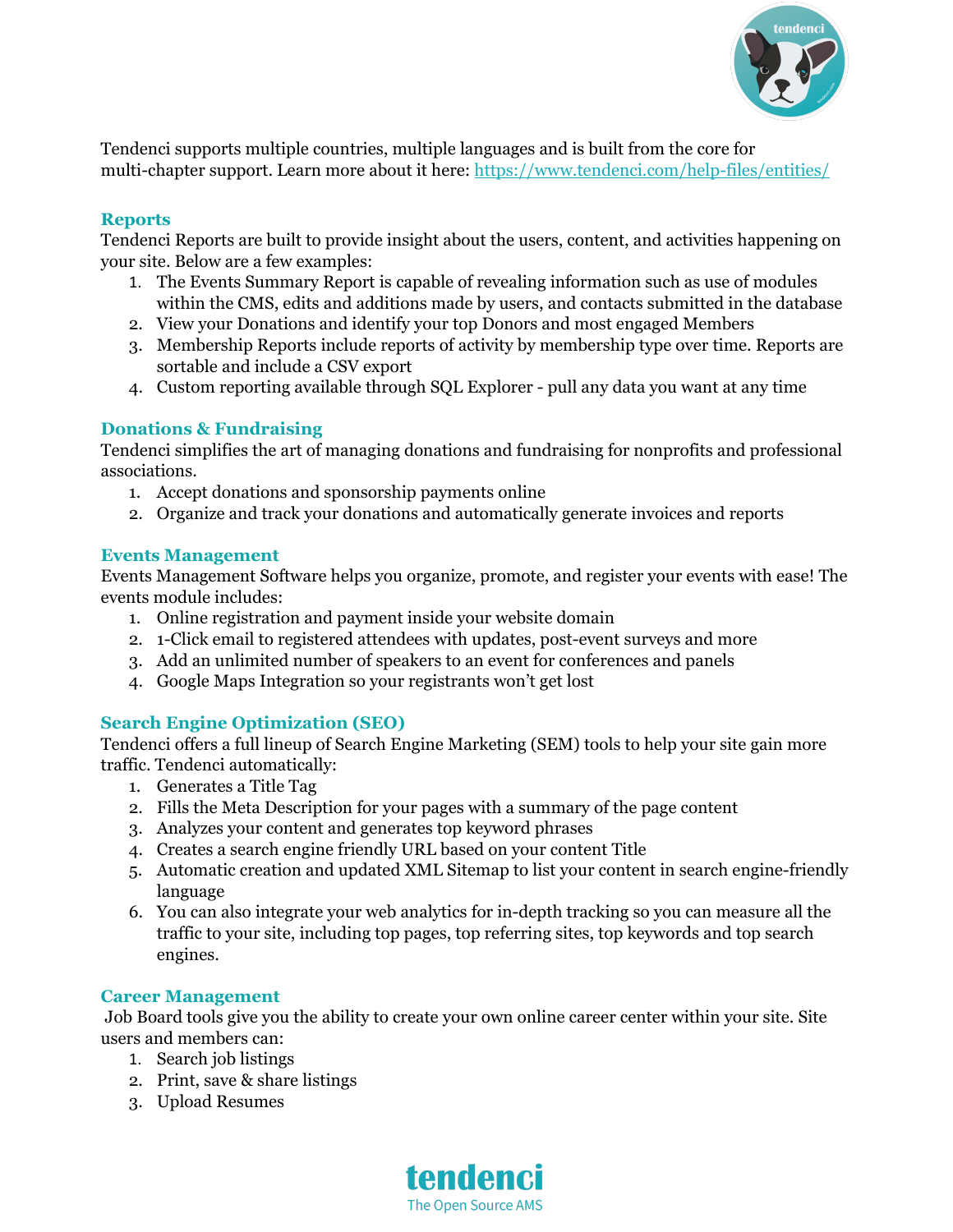

- 4. Receive notifications
- 5. Allow human resources personnel 24/7 access to post and maintain open job listings for their company -- with one-click approval from you.

# **Content Management**

Gives you the resources to manage and organize your website content without having to know HTML or other complicated programming tools.

- 1. Full access to the HTML and Templates to easily change graphics or add new landing pages
- 2. Feature Stories Module keep your homepage fresh and relevant by quickly changing out the prominent images and links to highlight your news and events
- 3. Tendenci Admin Bar add or view content with a simple click
- 4. Tiered Permissions you can give your staff and volunteers as much or as little access as they need to manage the content on the site.

#### **Forums**

A great way for your membership to interact and support each other!

- 1. Set permissions on your Forums to limit access to certain topics based on active membership
- 2. Foster an online community for members to support each other
- 3. Receive email notifications of activity for oversight

# **Payments**

You can integrate an online payment gateway with all your Tendenci modules. (We recommend Stripe).

- 1. Manage financial transactions in one place on your website
- 2. Invoices & Reporting
- 3. Add Merchant Account info in global settings (1 place) to implement in all modules
- 4. Export to .csv
- 5. Accept payments from Stripe, [Authorize.net](https://www.tendenci.com/help-files/configure-online-payments-merchant-provider-tendenci/) & more

# **More AMS Features /Modules Included**

Your Tendenci launch comes with almost four dozen different modules that can be used to provide the best experience and member resource for your organization.

- 1. **Articles** what content marketing is all about
- 2. **Boxes** snippets of code to embed on any template you wish
- 3. **Case Studies/Projects** highlight what your associations outcomes are
- 4. **Categories** categories and subcategories apply to many modules
- 5. **Committees** organize content on committee pages automatically
- 6. **Contacts** track your engagement with contacts, subscribers and later members!
- 7. **Corporate Memberships / Organizational Memberships** groups that support you and buy group memberships
- 8. **Directories** a listing of affiliated businesses, associations, sponsors or a directory of members businesses
- 9. **Discounts Codes** apply AMS discount codes to events, memberships and many other modules